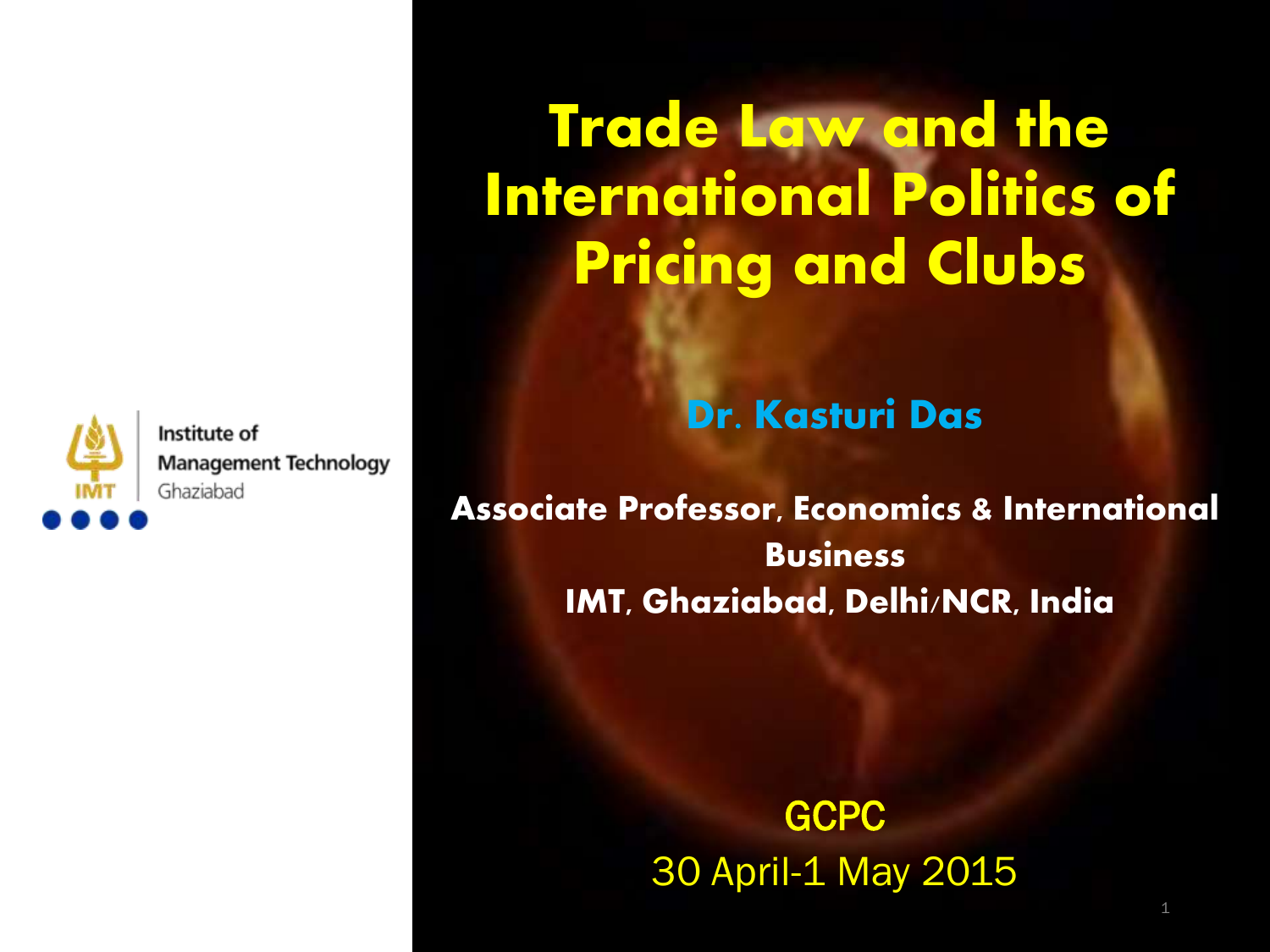



- UNFCCC: Achievements far from adequate when judged in light of the breadth and depth of the climate change problem.
- Extreme difficulties involved in serious bargaining among too many countries with diverse contributions to the problem, interests and capabilities.
- Welcome to the world of **'Climate Clubs'**.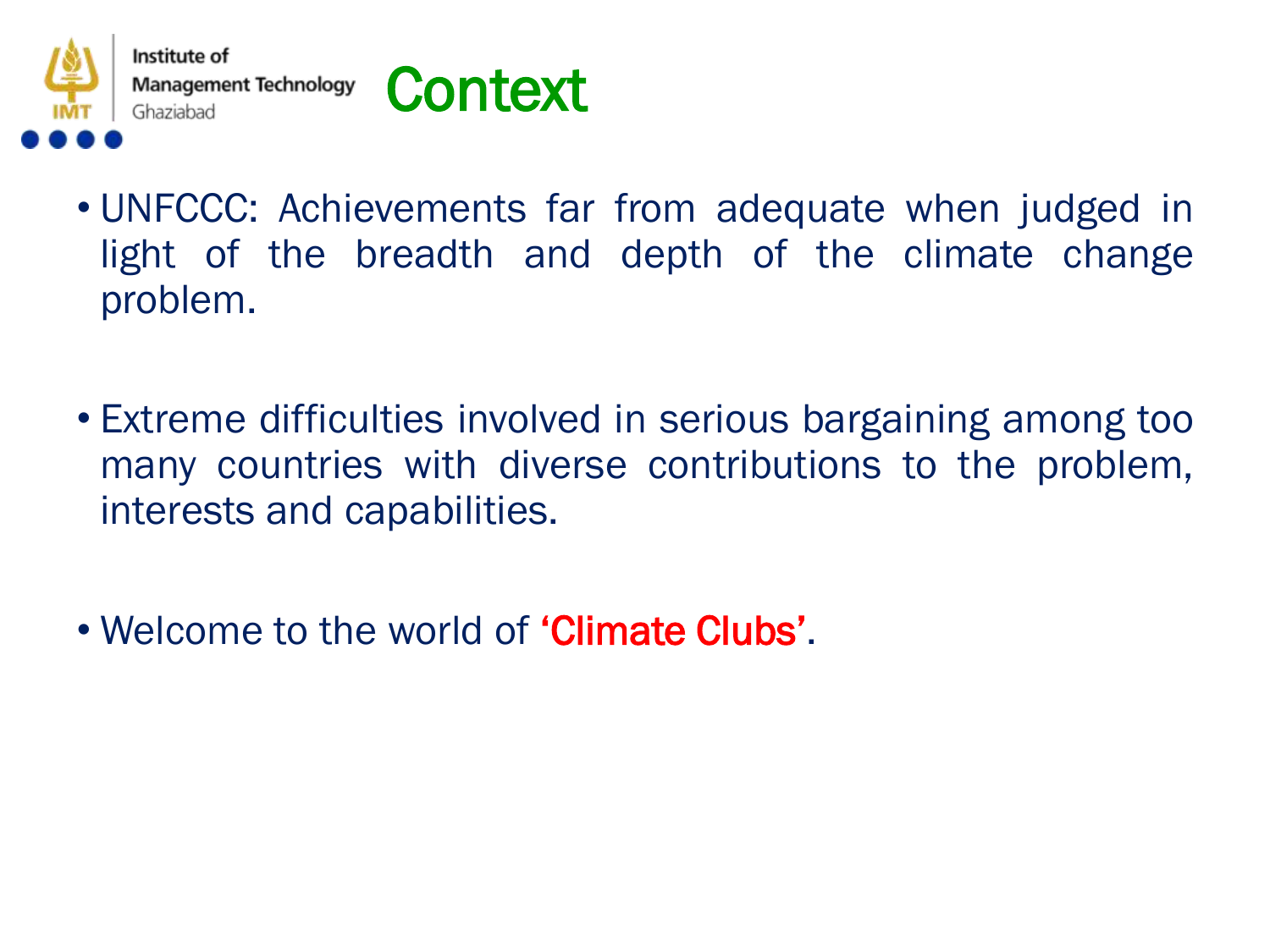

#### What are climate clubs all about?

- What are Climate Clubs?
- These are the 'coalitions of the willing' i.e. a set of countries that are willing to do "more".
- The purpose is to achieve greater efforts in smaller groups than what is achievable multilaterally.
- What will be the focus areas of these clubs?
- Various proposals on the table.
- What's common is the attempt to address the "free-rider" problem – arguably the greatest challenge confronting climate mitigation.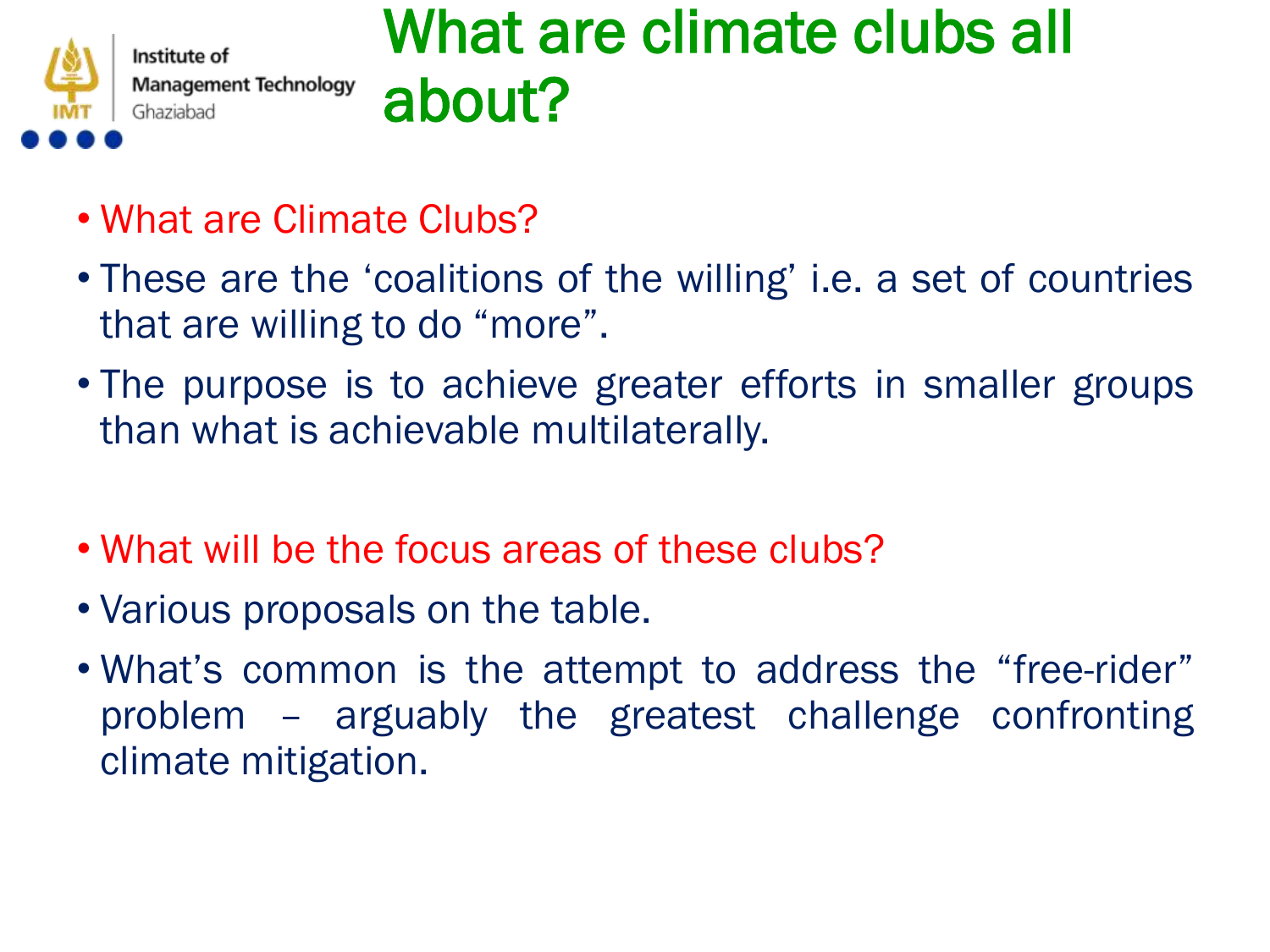

# How to tackle "free-riding"?

- By creating an incentive framework that induces reluctant countries to join and discourage free riding by them.
- How can such a framework be achieved?
- "Carrots" (exclusive benefits for members)
- "Sticks" (penalties on non-members)
	- Trade measures, e.g. Border Carbon Adjustments (BCAs)
- Note: BCA to tackle competitiveness and "carbon leakage" concerns has also emerged as a unilateral measure being contemplated by select developed countries (e.g. the US, EU) in the context of their domestic policies on pricing carbon.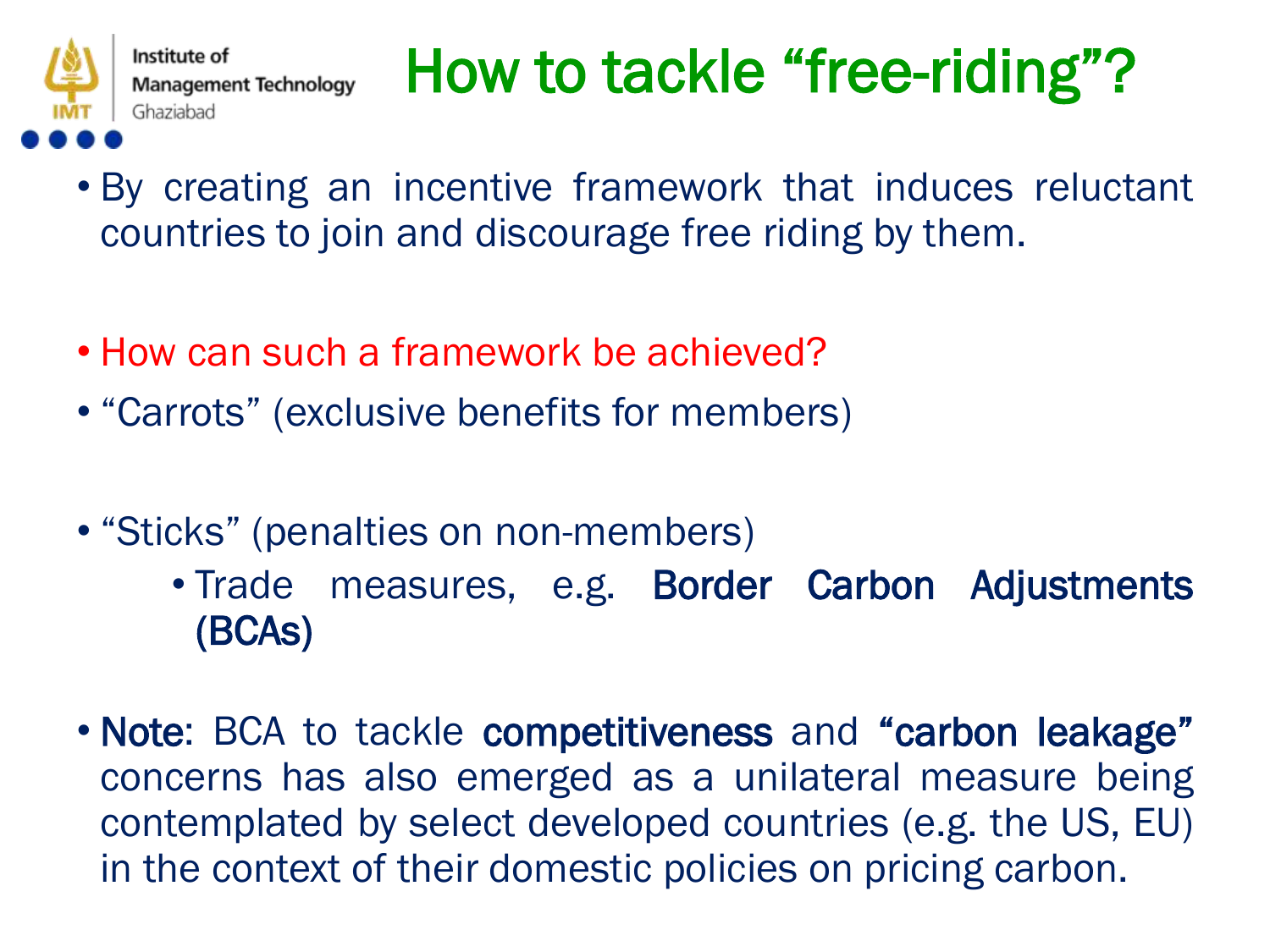

#### Politics of "carbon leakage" and BCA

- How big is the problem of carbon leakage?
- Well, the jury is still out when judged in light of the existing empirical literature (See for instance, Grubb, et al., 2009, Reinaud 2009, Sijm, et al., 2004, World Bank, 2008).
- That said, domestic political compulsions are a fact of life in the countries that are putting a price on carbon.
- At the international level, developing countries including China and India have expressed their strong opposition against BCA proposals by developed countries:
	- They consider such proposals as 'green protectionism' on the part of developed countries in the garb of climate action
	- They have hinted at trade retaliation
	- Raised voices at the UNFCCC and made formal submissions
- The negotiating text for Paris released in February 2015 also includes options on unilateral trade measures within square brackets.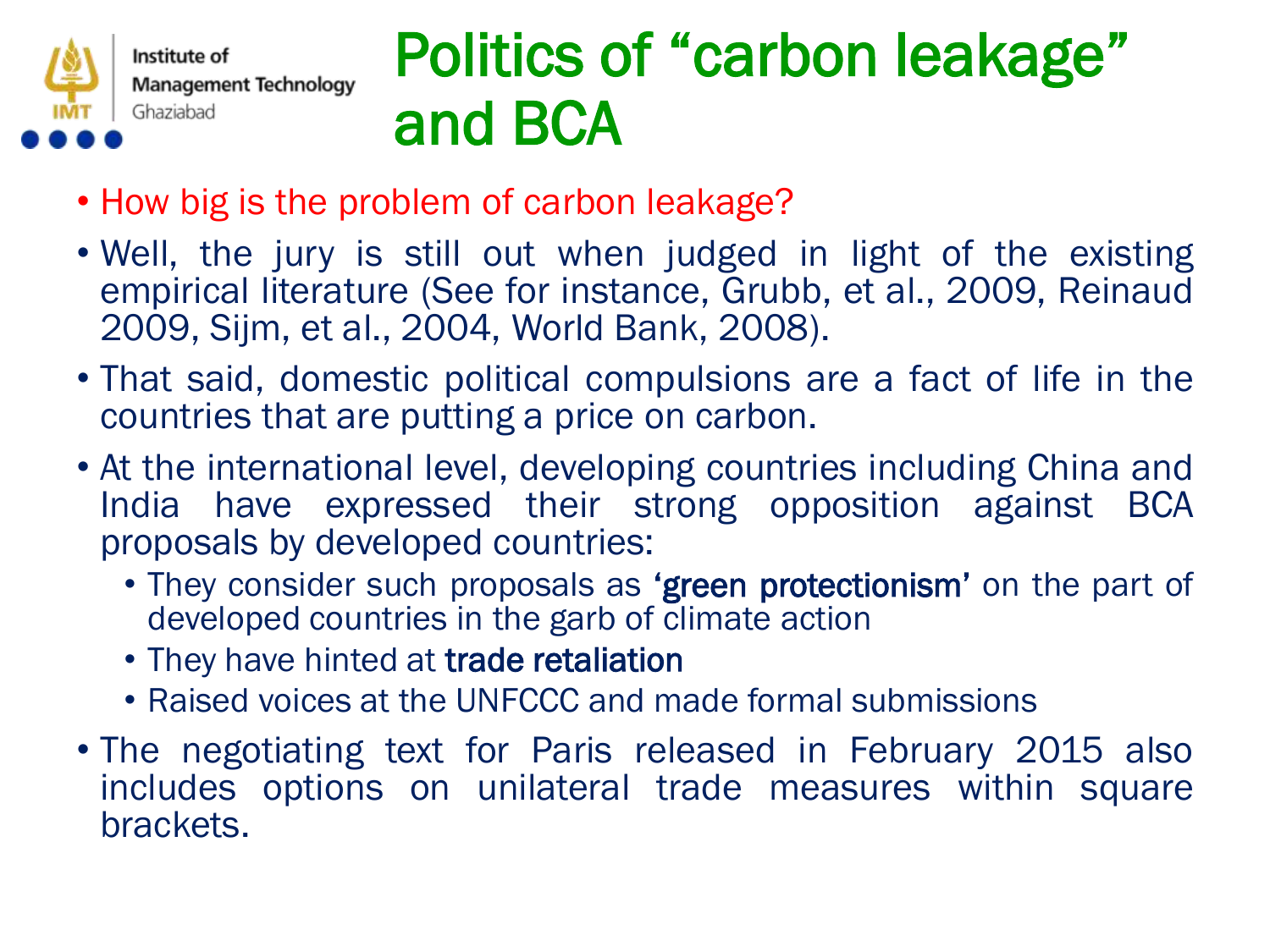

# What role for trade law?

- Climate folks are nervous whether club approaches would violate the WTO law.
- Why nervous?
- Because the WTO has "teeth" in the form of a Dispute Settlement System which makes the WTO Agreements enforceable.
- By definition, clubs are discriminatory as between members and non-members, whereas the GATT/WTO system has non-discrimination as its fundamental principle:
	- Most Favoured Nation (MFN)
	- National Treatment (NT)
- Can BCAs be WTO compatible?
- The answer is: we don't know for sure.
- Several reasons for uncertainty…
	- Can a carbon tax be adjusted at the border?
	- Can a BCA pass muster the National Treatment requirements?
		- Can products be regarded as "non-like" only on the basis of their differing carbon content? (See, Dhar and Das, 2011 for details)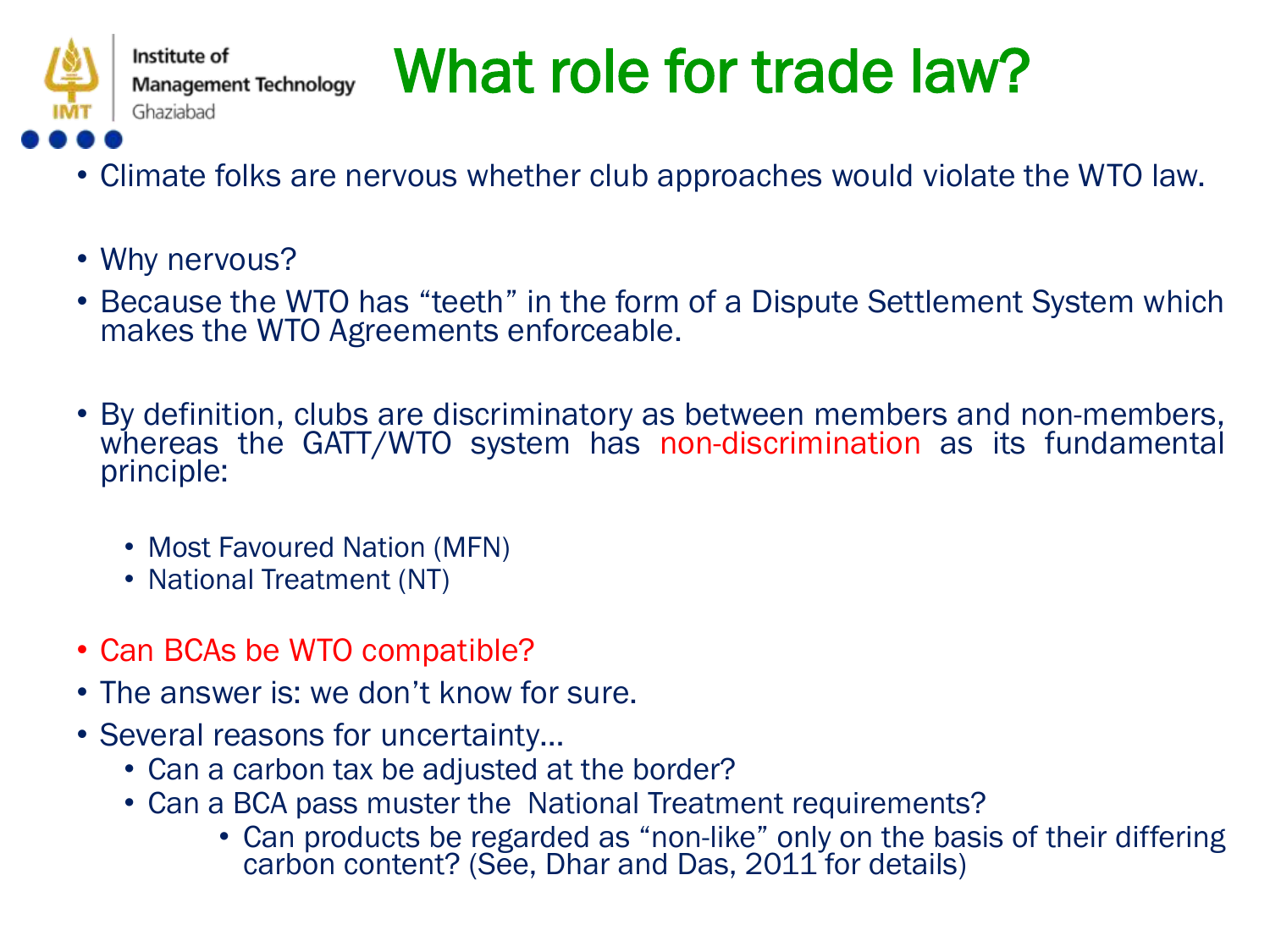Institute of Ghaziabad

## Management Technology What role… … *contd...*



- Even if the BCA turns out to be violative of any GATT provision, it still stands a chance of being justified under the Article XX 'General Exceptions' provisions of the GATT.
	- Article XX allows a WTO Member to deviate from its GATT obligations for serving certain legitimate policy objectives, including environmental ones (XX(b) and XX(g))…
	- …provided the conditions included in the *chapeau* (i.e. the introductory part) of Article XX are met.
- *Chapeau*: The measure is "not applied in a manner which would constitute a means of arbitrary or unjustifiable discrimination between countries where the same conditions prevail, or a disguised restriction on international trade."
- This is the trickier part.
- To sum up, as for WTO compatibility, devil would finally lie in the details of the design and application of the BCA (See, Dhar and Das, 2011 for details).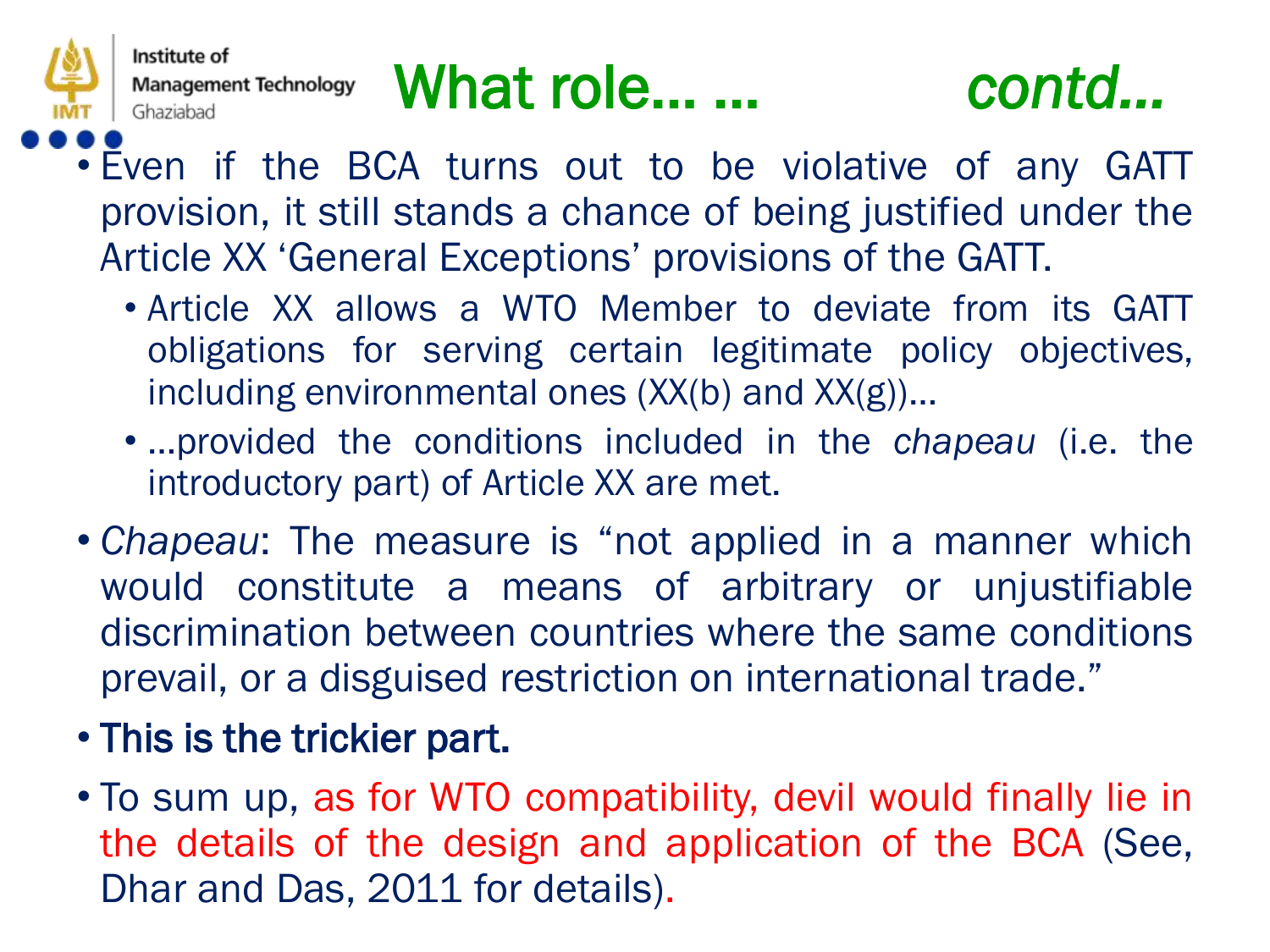

### How to overcome the WTO hurdle?

- Several ideas are being floated…
	- Amend the WTO?
	- Go for a WTO declaration/decision?
	- Exploit the waiver provision of the WTO?
- While the attempts to do away with the legal uncertainty have certain merits for sure, whether a potentially WTO-incompatible measure will ultimately end up under the WTO scanner would depend on a host of other political, diplomatic and economic factors.
- As one commentator has observed, "(t)he WTO dispute system can never deal with all violations of obligations. Many cases will never be brought; some cases will be settled before there is a ruling; some rulings will be negotiated away; and some rulings will be ignored."
- Montreal protocol on Substances that Deplete the Ozone Layer, negotiated in 1987, is a case in point.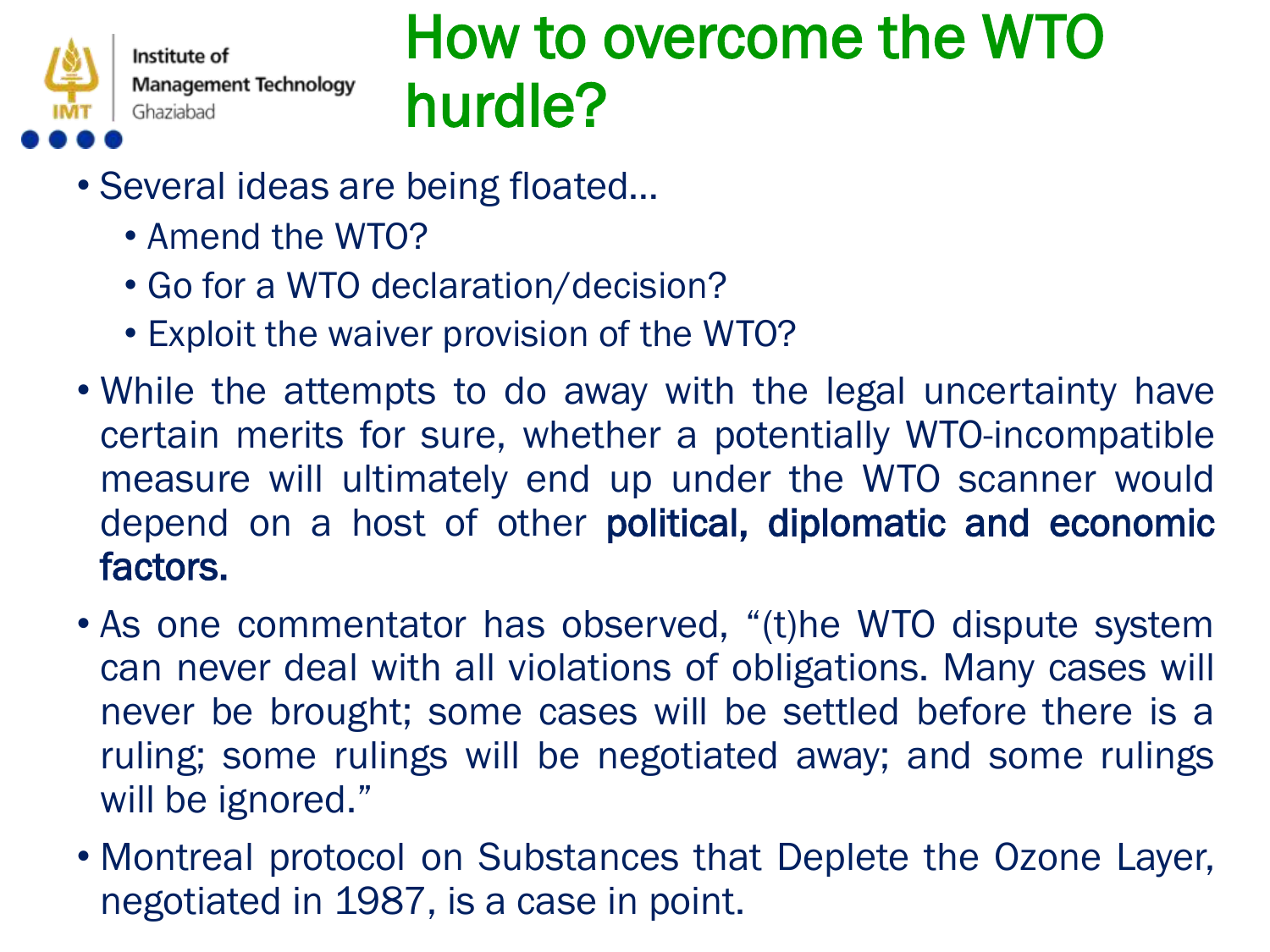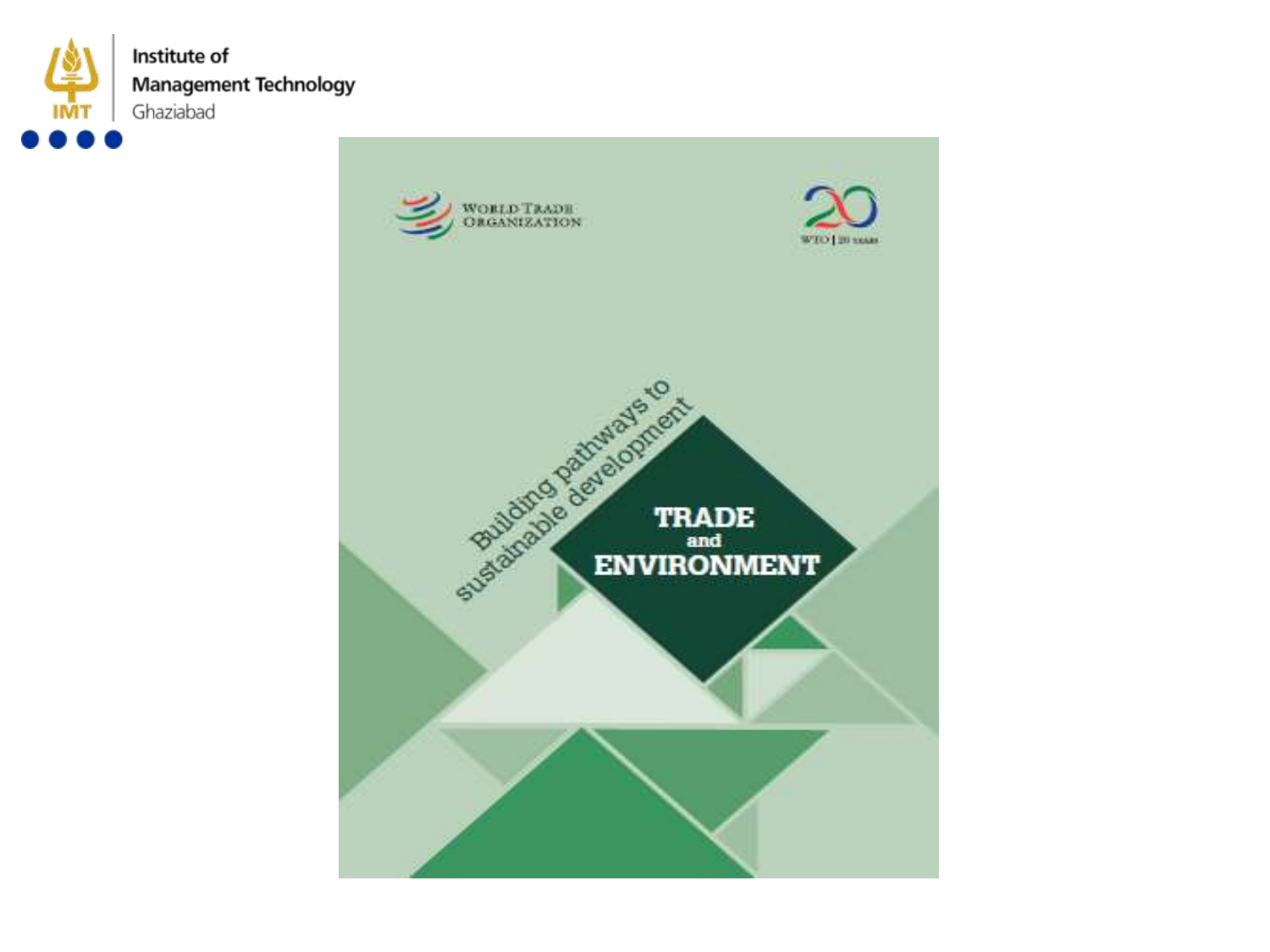

### Carrots and sticks: need for a balancing act?

- The success of the **Montreal Protocol** may be attributable to an effective combination of 'sticks' and 'carrots':
	- provision for trade-based disincentives
	- side payments made to developing countries in the form of financial support and technology transfer.
- Since each international environmental problem is distinct, finding the right balance between carrots and sticks will have to be case-specific.
- Given the complexities involved in achieving this balance, club approaches may be much more suitable than the multilateral forum in doing the balancing act.
- As for the trade measures, to avoid overkill, club members could have a spectrum of trade measures to choose from, rather than sanctions only.
- Clubs could first exploit the carrots, keeping sticks as threats and last resort.
- Carrots focusing on finance, and technology transfer and other capacity building support in the club context may be worth exploring further.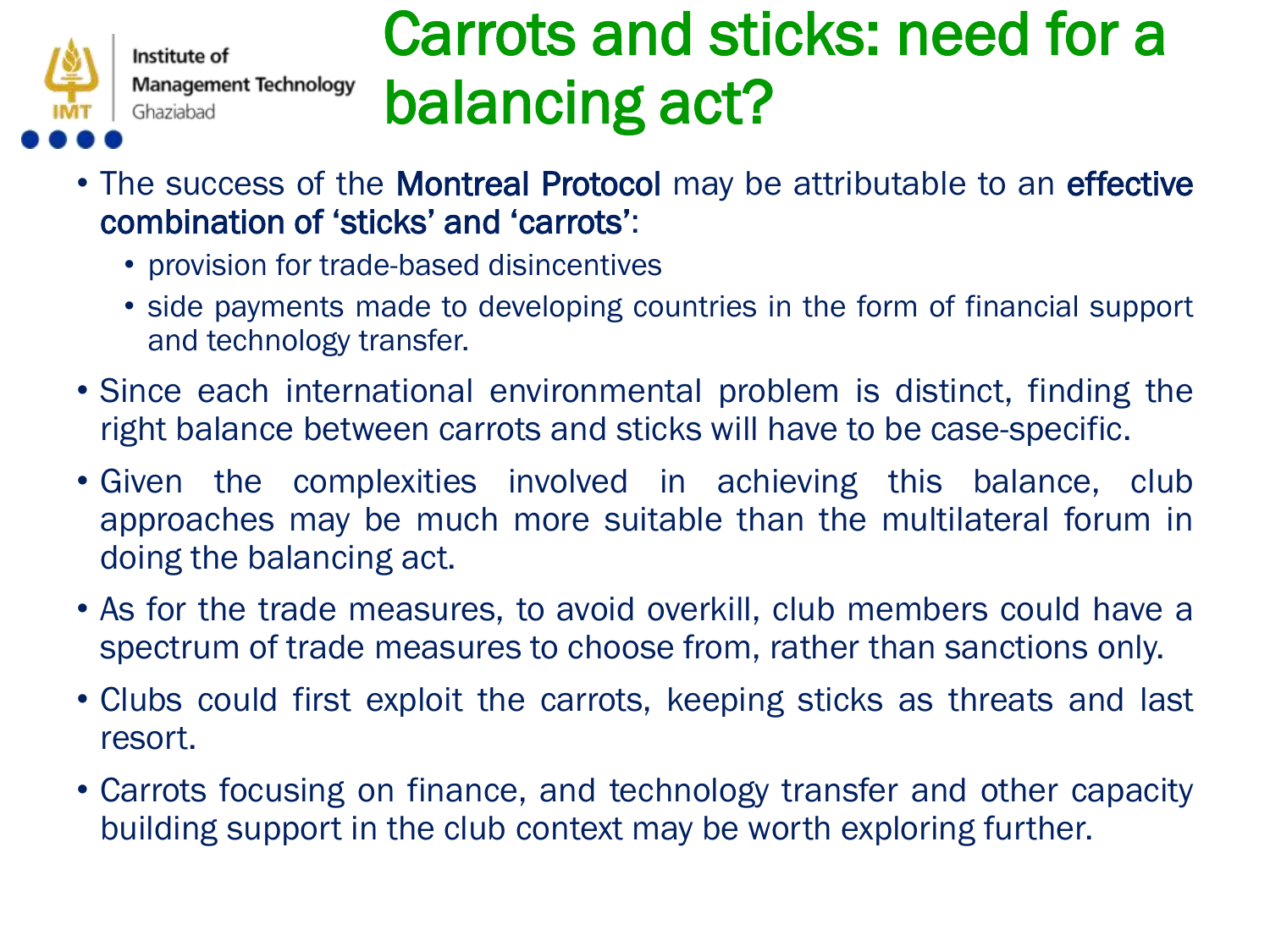

#### Climate clubs: risks and concerns

- Fragmentation:
- Club approaches are not entirely new in the climate context.
- Already there exists a plethora of bilateral and plurilateral initiatives giving rise to a decentralized "regime complex" (Keohane and Victor, 2011).
- More clubs => More fragmentation
- Concern: such a world could end up undermining the core principles and could lead to policy chaos due to fragmentation and conflicts in laws, defeating the whole purpose.
- Environmental integrity:
- Success of club approaches in achieving the stated objectives would also depend in large measures on their environmental integrity and genuineness of purpose.
- Trust deficit:
- As club approaches are exclusionary, they often suffer from suspicion and trust deficit.
- Transparency:
- Lessons to learn from the increasing outrage against mega-regional trade deals.
- Legitimacy:
- Multilateral fora like the UNFCCC score far better in this respect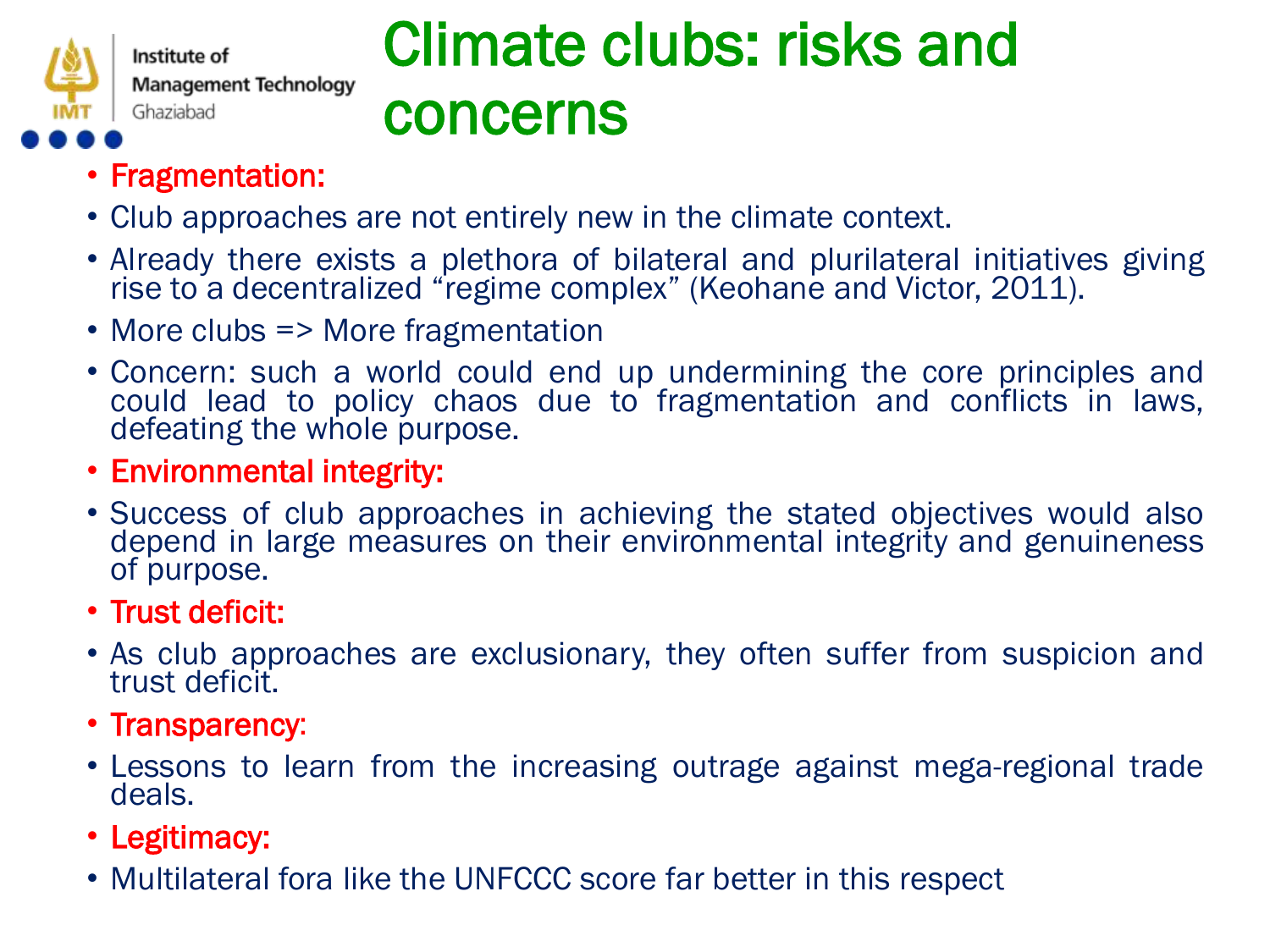

### Case for leveraging the UNFCCC for "clubs"?

- In my view, this is a question worth exploring further.
- Legally speaking, there seems to be enough room in the Convention to accommodate a multiplicity of agreements (see Bodansky, 2009).
- One can take cue from the WTO, which was created as an umbrella of a range of agreements – most of which are multilateral, but some are plurilateral as well.

#### • Advantages:

- Legitimacy.
- Scope for utilizing the already established and/or evolving institutional framework and other resources – no need to re-invent the wheel.
- Provisions may be created for non-members of the clubs to assume 'observer status'.
	- Transparency
	- Much needed time and information, creating room for joining later
- After all, it is not possible to stop climate change and totally transform the world's energy system unless essentially all countries are ultimately involved (Victor, 2015).
- It is, therefore, imperative for the club approaches not to vitiate the environment for cooperation.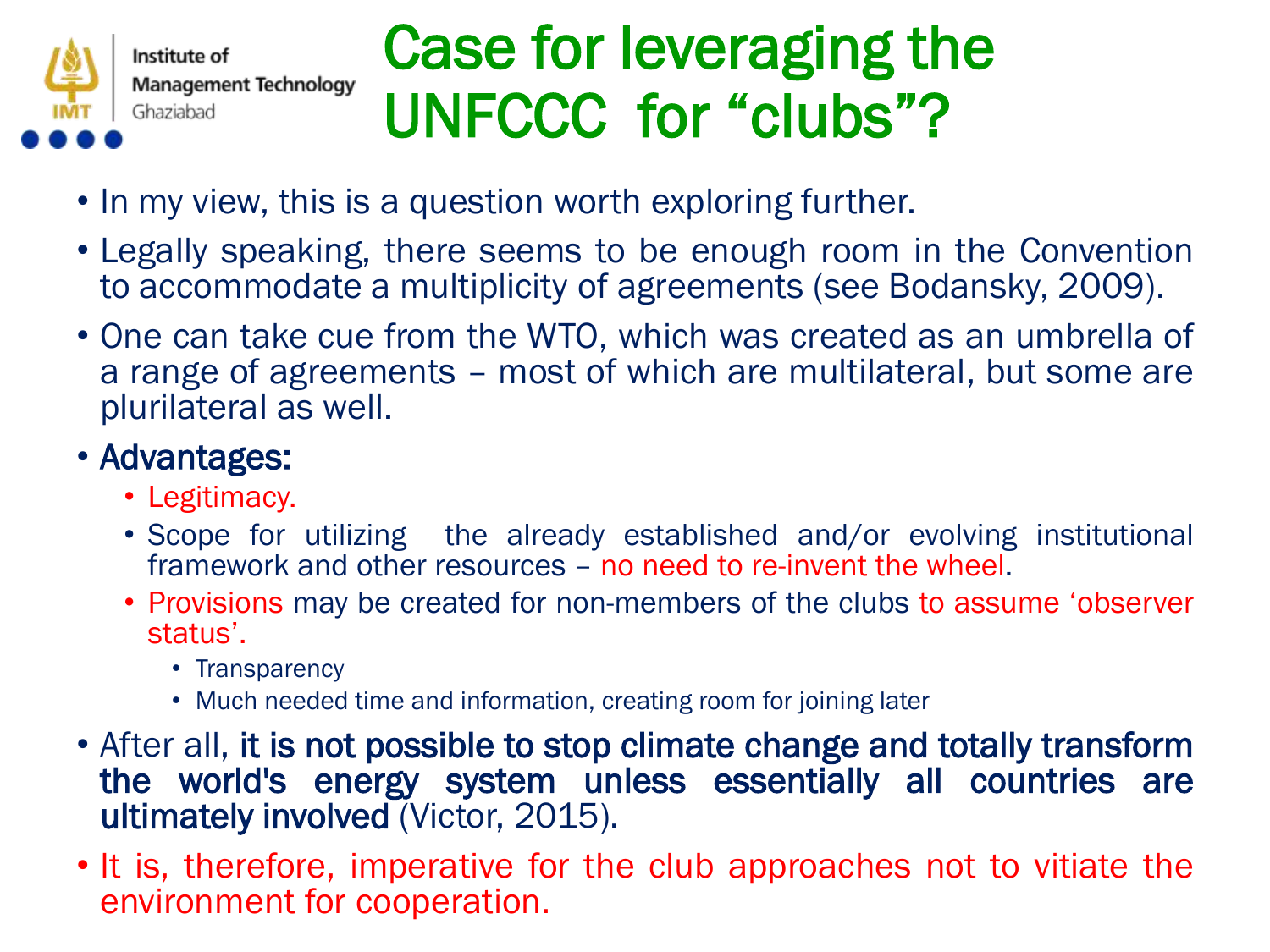



- Bodansky, Daniel (2009), "Legal Form of a New Climate Agreement: Avenues and Options." Pew Center on Global Climate Change, Arlington, VA.
- Dhar, B. and Kasturi Das (2011), 'Can Border Carbon Adjustments Be WTO-Legal?', Manchester Journal of International Economic Law, 8(3), 65-97.
- Grubb, Michael, Thomas L. Brewer, et al. (2009), 'Climate Policy and Industrial Competitiveness: Ten Insights from Europe on the EU Emissions Trading System', *Climate & Energy Paper Series 09*, The German Marshall Fund of the United States (GMF), Transatlantic Climate Bridge, Climate Strategies and Carbon Trust.
- Keohane, Robert O. and David G. Victor (2011), "The Regime Complex for Climate Change," 9 Perspectives on Politics 7-23.
- Reinaud, J. (2009), 'Trade, Competitiveness and Carbon Leakage: Challenges and Opportunities', Energy, *Environment and Development Programme Paper: 09/01*, Chatham House, UK.
- Sijm,J.P.M., O.J. Kuik, et al. (2004), 'Spillovers of Climate Policy: An Assessment of the Incidence of Carbon Leakage and Induced Technological Change Due to CO<sub>2</sub> Abatement Measures', ECN, Netherlands.
- Victor, David G. (2015), The Case for Climate Clubs, Think Piece, ICTSD-WEF E15 Expert Group on Measures to Address Climate Change and the Trade System (Co-convened with Climate Strategies).
- World Bank (2009), *South Asia: Shared Views on Development and Climate Change*, South Asia Region Sustainable Development Department, The World Bank, Washington DC.